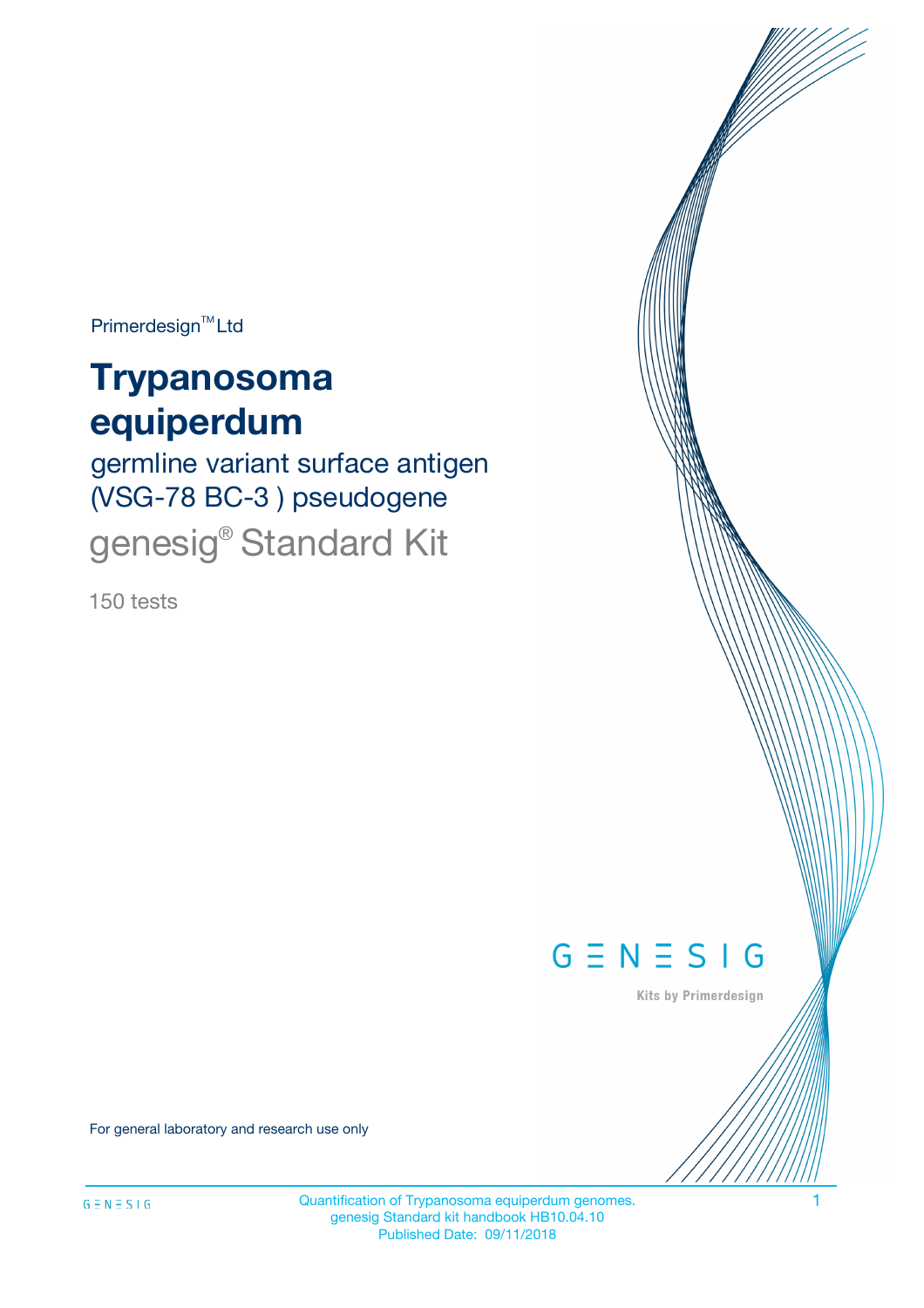## Introduction to Trypanosoma equiperdum

Trypanosoma equiperdum is a protozoan parasite of the Trypanosoma genus that causes dourine in equines. The disease can be found the world over, as it does not require insect vectors that are influenced by climatic factors. The parasites mainly affect horses, donkeys and mules. Dourine is endemic in parts of Africa, Asia, South Eastern Europe and the Americas. T. equiperdum has a linear DNA genome that is in the form of chromosomes.

The disease is transmitted almost exclusively during breeding. Transmission from stallions to mares is more common, but mares can also transmit the disease to stallions. The parasite can be found in the vaginal secretions of infected mares, mucous exudates of the penis, and sheath of stallions. Periodically, the parasites disappear from the genital tract and the animal becomes non-infectious for weeks to months. Non-infectious periods are more common in the later stages of the disease. The incubation period can last from a few weeks to several years and the clinical signs often develop over weeks or months.

The symptoms of the disease are variable, though classically there are three stages. During the first stage the genitalia become swollen and in mares there is a discharge from the vagina, and patchy loss of pigment in the mucosa of the vulva or penis. Slight fever and a loss of appetite may occur. The second stage manifests approximately 1 month later with round urticarial eruptions and plaques on the neck, chest, flanks and rump which disappear after a few days, but may reoccur. In the third stage is the onset of paralysis, involving various muscles, and spreading to the hind legs, causing incoordination. Complete paralysis of the four legs and death may finally occur, though the disease can last for 1-2 years. This is the classical evolution of the disease but, often, far milder symptoms are observed, particularly in in long-standing endemic regions, and not all stages are always apparent. There also appear to be differences in virulence between strains.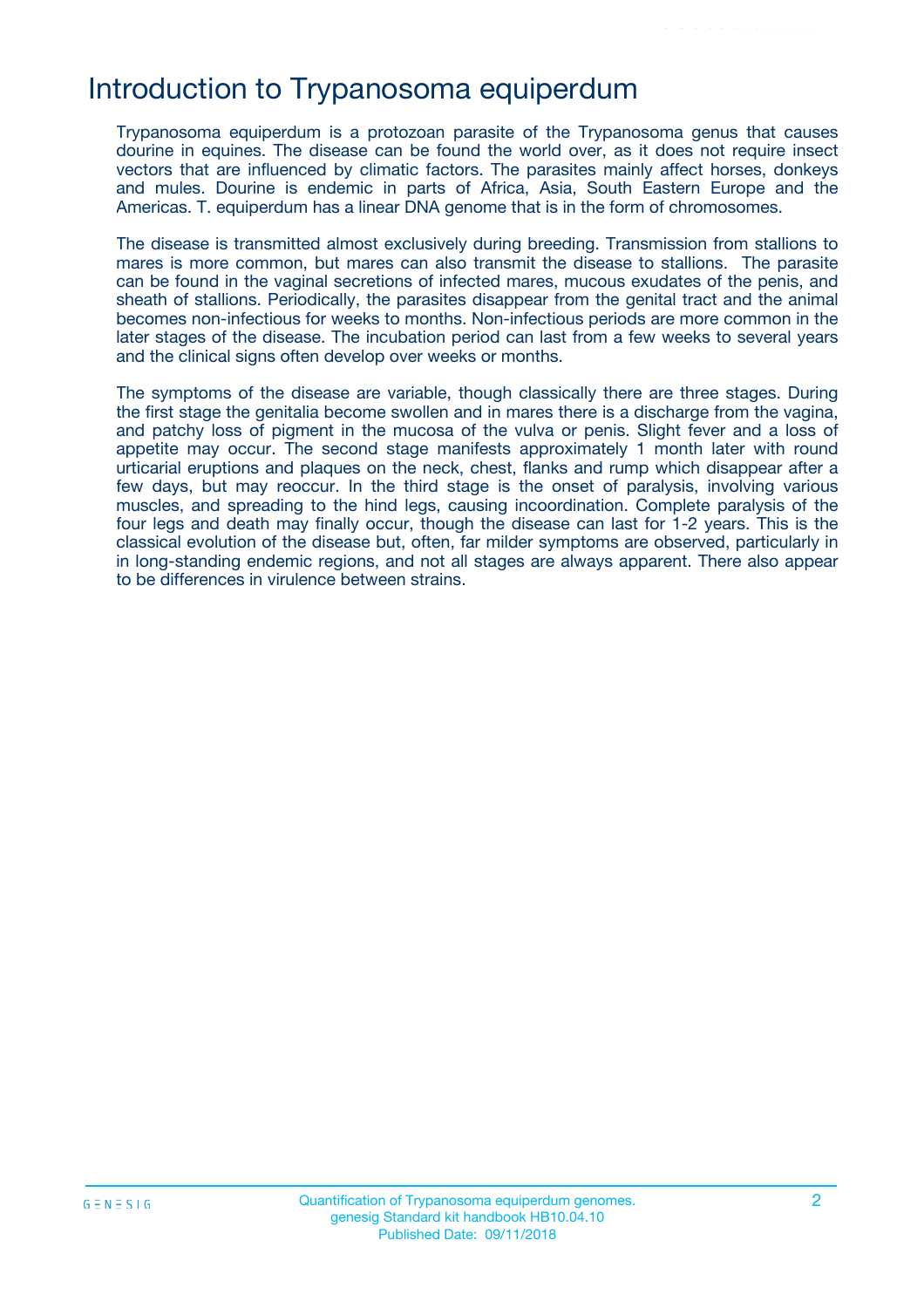

The Primerdesign genesig Kit for Trypanosoma equiperdum (T.equiperdum) genomes is designed for the in vitro quantification of T.equiperdum genomes. The kit is designed to have a broad detection profile. Specifically, the primers represent 100% homology with over 95% of the NCBI database reference sequences available at the time of design.

The dynamics of genetic variation means that new sequence information may become available after the initial design. Primerdesign periodically reviews the detection profiles of our kits and when required releases new versions.

If you require further information, or have a specific question about the detection profile of this kit then please send an e.mail to enquiry@primerdesign.co.uk and our bioinformatics team will answer your question.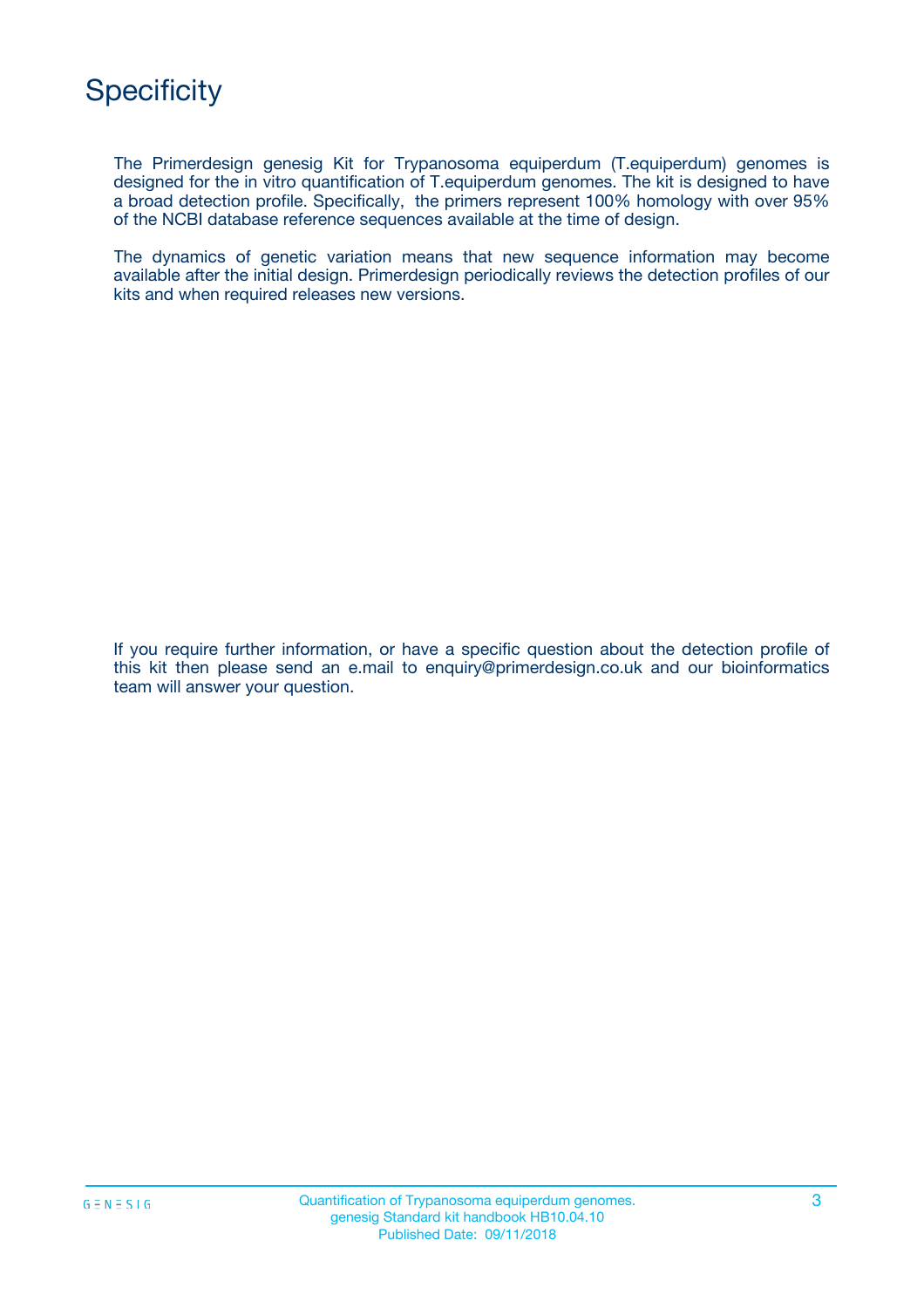## Kit contents

- **T.equiperdum specific primer/probe mix (150 reactions BROWN)** FAM labelled
- **T.equiperdum positive control template (for Standard curve RED)**
- **RNase/DNase free water (WHITE)** for resuspension of primer/probe mixes
- **Template preparation buffer (YELLOW)** for resuspension of positive control template and standard curve preparation

## Reagents and equipment to be supplied by the user

#### **Real-time PCR Instrument**

#### **Extraction kit**

This kit is recommended for use with genesig Easy DNA/RNA extraction kit. However, it is designed to work well with all processes that yield high quality RNA and DNA with minimal PCR inhibitors.

#### **oasig**TM **lyophilised or Precision**®**PLUS 2X qPCR Master Mix**

This kit is intended for use with oasig or PrecisionPLUS2X qPCR Master Mix.

**Pipettors and Tips**

**Vortex and centrifuge**

**Thin walled 1.5 ml PCR reaction tubes**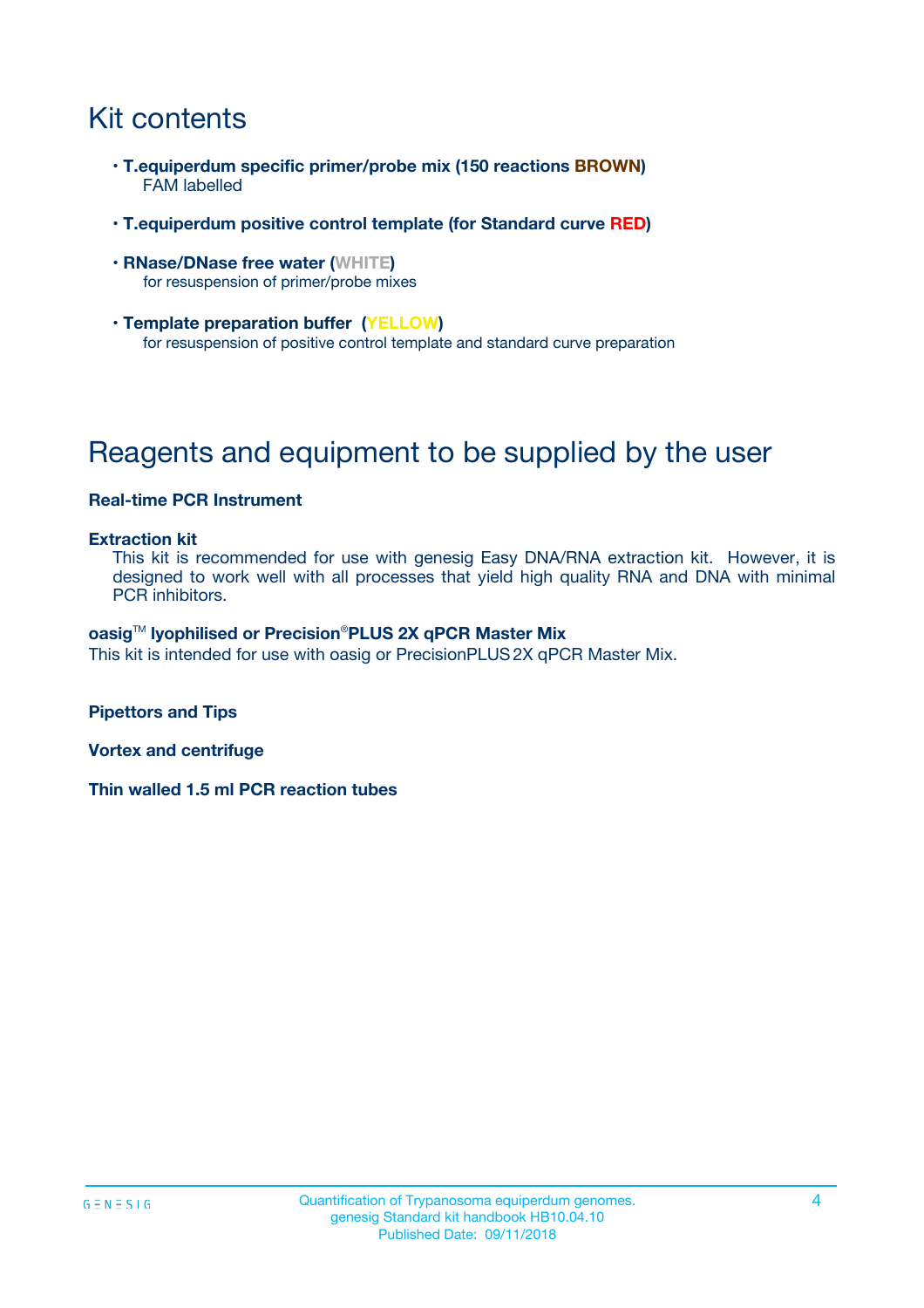### Kit storage and stability

This kit is stable at room temperature but should be stored at -20ºC on arrival. Once the lyophilised components have been resuspended they should not be exposed to temperatures above -20°C for longer than 30 minutes at a time and unnecessary repeated freeze/thawing should be avoided. The kit is stable for six months from the date of resuspension under these circumstances.

If a standard curve dilution series is prepared this can be stored frozen for an extended period. If you see any degradation in this serial dilution a fresh standard curve can be prepared from the positive control.

Primerdesign does not recommend using the kit after the expiry date stated on the pack.

### Suitable sample material

All kinds of sample material suited for PCR amplification can be used. Please ensure the samples are suitable in terms of purity, concentration, and DNA integrity. Always run at least one negative control with the samples. To prepare a negative-control, replace the template DNA sample with RNase/DNase free water.

### Dynamic range of test

Under optimal PCR conditions genesig T.equiperdum detection kits have very high priming efficiencies of >95% and can detect less than 100 copies of target template.

### Notices and disclaimers

This product is developed, designed and sold for research purposes only. It is not intended for human diagnostic or drug purposes or to be administered to humans unless clearly expressed for that purpose by the Food and Drug Administration in the USA or the appropriate regulatory authorities in the country of use. During the warranty period Primerdesign genesig detection kits allow precise and reproducible data recovery combined with excellent sensitivity. For data obtained by violation to the general GLP guidelines and the manufacturer's recommendations the right to claim under guarantee is expired. PCR is a proprietary technology covered by several US and foreign patents. These patents are owned by Roche Molecular Systems Inc. and have been sub-licensed by PE Corporation in certain fields. Depending on your specific application you may need a license from Roche or PE to practice PCR. Additional information on purchasing licenses to practice the PCR process may be obtained by contacting the Director of Licensing at Roche Molecular Systems, 1145 Atlantic Avenue, Alameda, CA 94501 or Applied Biosystems business group of the Applera Corporation, 850 Lincoln Centre Drive, Foster City, CA 94404. In addition, the 5' nuclease assay and other homogeneous amplification methods used in connection with the PCR process may be covered by U.S. Patents 5,210,015 and 5,487,972, owned by Roche Molecular Systems, Inc, and by U.S. Patent 5,538,848, owned by The Perkin-Elmer Corporation.

### Trademarks

Primerdesign™ is a trademark of Primerdesign Ltd.

genesig $^\circledR$  is a registered trademark of Primerdesign Ltd.

The PCR process is covered by US Patents 4,683,195, and 4,683,202 and foreign equivalents owned by Hoffmann-La Roche AG. BI, ABI PRISM® GeneAmp® and MicroAmp® are registered trademarks of the Applera Genomics (Applied Biosystems Corporation). BIOMEK® is a registered trademark of Beckman Instruments, Inc.; iCycler™ is a registered trademark of Bio-Rad Laboratories, Rotor-Gene is a trademark of Corbett Research. LightCycler™ is a registered trademark of the Idaho Technology Inc. GeneAmp®, TaqMan® and AmpliTaqGold® are registered trademarks of Roche Molecular Systems, Inc., The purchase of the Primerdesign reagents cannot be construed as an authorization or implicit license to practice PCR under any patents held by Hoffmann-LaRoche Inc.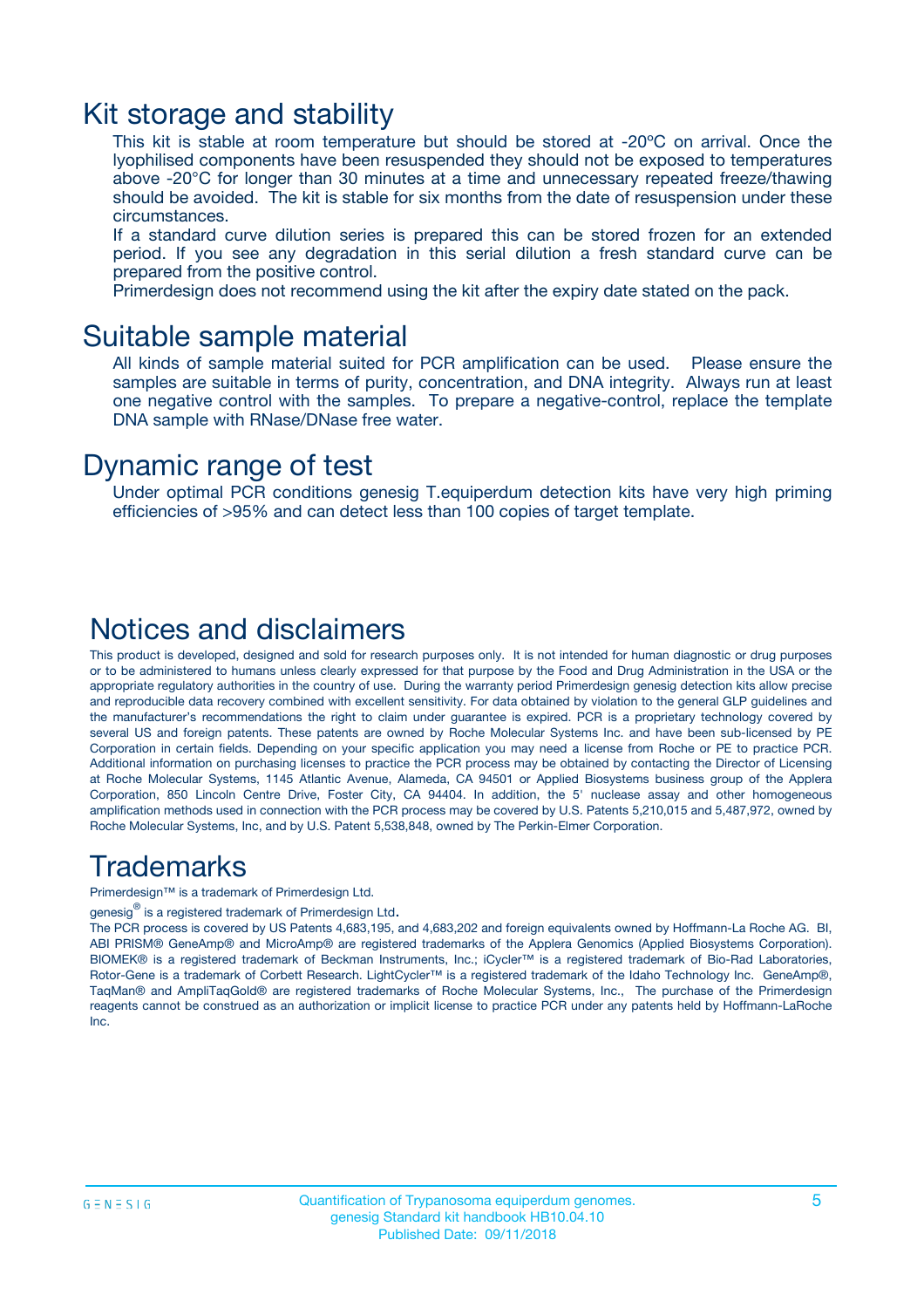## Principles of the test

#### **Real-time PCR**

A T.equiperdum specific primer and probe mix is provided and this can be detected through the FAM channel.

The primer and probe mix provided exploits the so-called TaqMan® principle. During PCR amplification, forward and reverse primers hybridize to the T.equiperdum DNA. A fluorogenic probe is included in the same reaction mixture which consists of a DNA probe labeled with a 5`-dye and a 3`-quencher. During PCR amplification, the probe is cleaved and the reporter dye and quencher are separated. The resulting increase in fluorescence can be detected on a range of qPCR platforms.

#### **Positive control**

For copy number determination and as a positive control for the PCR set up, the kit contains a positive control template. This can be used to generate a standard curve of T.equiperdum copy number / Cq value. Alternatively the positive control can be used at a single dilution where full quantitative analysis of the samples is not required. Each time the kit is used, at least one positive control reaction must be included in the run. A positive result indicates that the primers and probes for detecting the target T.equiperdum gene worked properly in that particular experimental scenario. If a negative result is obtained the test results are invalid and must be repeated. Care should be taken to ensure that the positive control does not contaminate any other kit component which would lead to false-positive results. This can be achieved by handling this component in a Post PCR environment. Care should also be taken to avoid cross-contamination of other samples when adding the positive control to the run. This can be avoided by sealing all other samples and negative controls before pipetting the positive control into the positive control well.

#### **Negative control**

To validate any positive findings a negative control reaction should be included every time the kit is used. For this reaction the RNase/DNase free water should be used instead of template. A negative result indicates that the reagents have not become contaminated while setting up the run.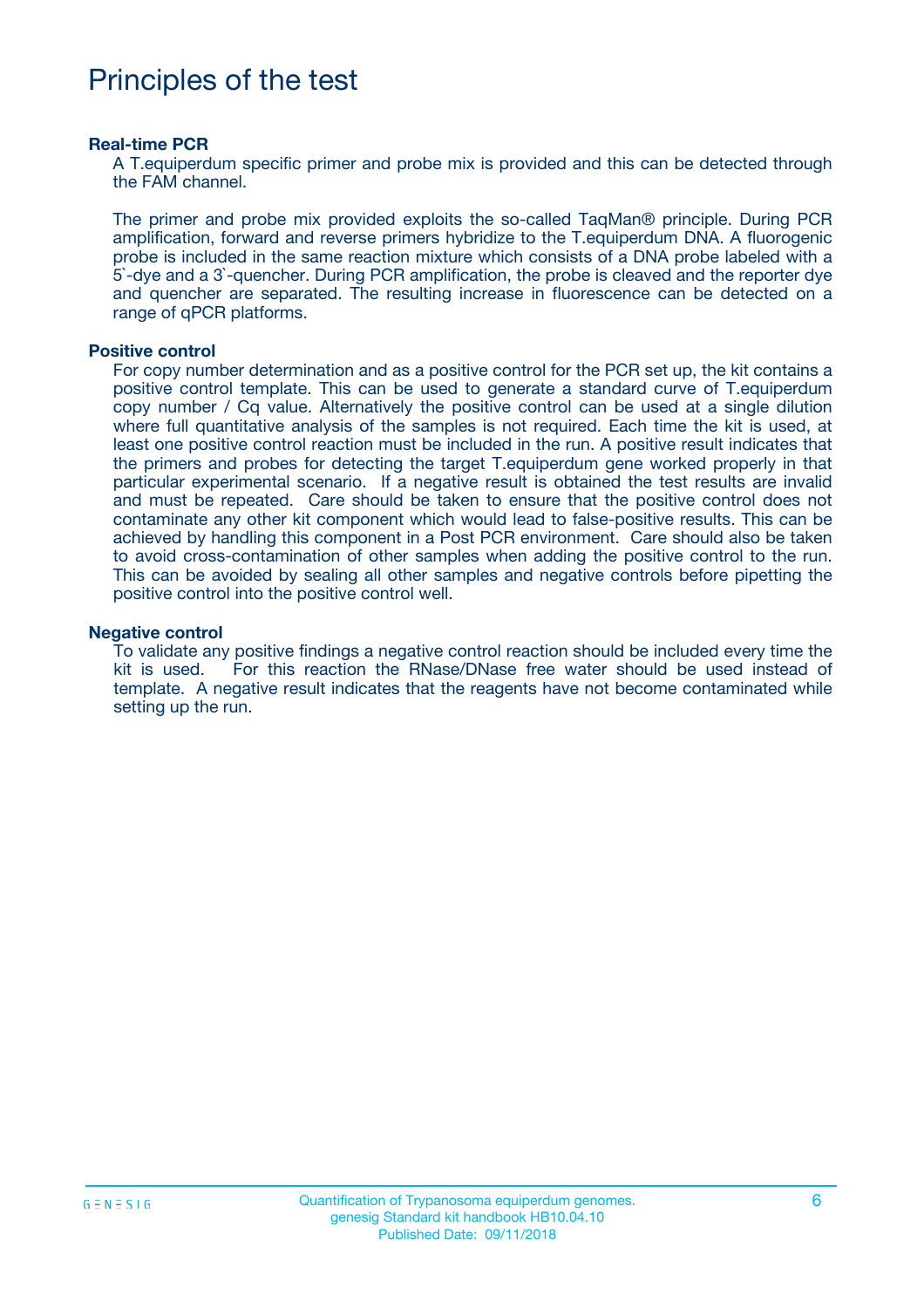### Resuspension protocol

To minimize the risk of contamination with foreign DNA, we recommend that all pipetting be performed in a PCR clean environment. Ideally this would be a designated PCR lab or PCR cabinet. Filter tips are recommended for all pipetting steps.

#### **1. Pulse-spin each tube in a centrifuge before opening.**

This will ensure lyophilised primer and probe mix is in the base of the tube and is not spilt upon opening the tube.

**2. Resuspend the kit components in the RNase/DNase free water supplied, according to the table below.**

To ensure complete resuspension, vortex each tube thoroughly.

| Component - resuspend in water         | Volume |
|----------------------------------------|--------|
| <b>Pre-PCR pack</b>                    |        |
| T. equiperdum primer/probe mix (BROWN) | 165 ul |

### **3. Resuspend the positive control template in the template preparation buffer supplied, according to the table below:**

To ensure complete resuspension, vortex the tube thoroughly.

| Component - resuspend in template preparation buffer |             |  |
|------------------------------------------------------|-------------|--|
| <b>Post-PCR heat-sealed foil</b>                     |             |  |
| T. equiperdum Positive Control Template (RED) *      | $500$ $\mu$ |  |

\* This component contains high copy number template and is a VERY significant contamination risk. It must be opened and handled in a separate laboratory environment, away from the other components.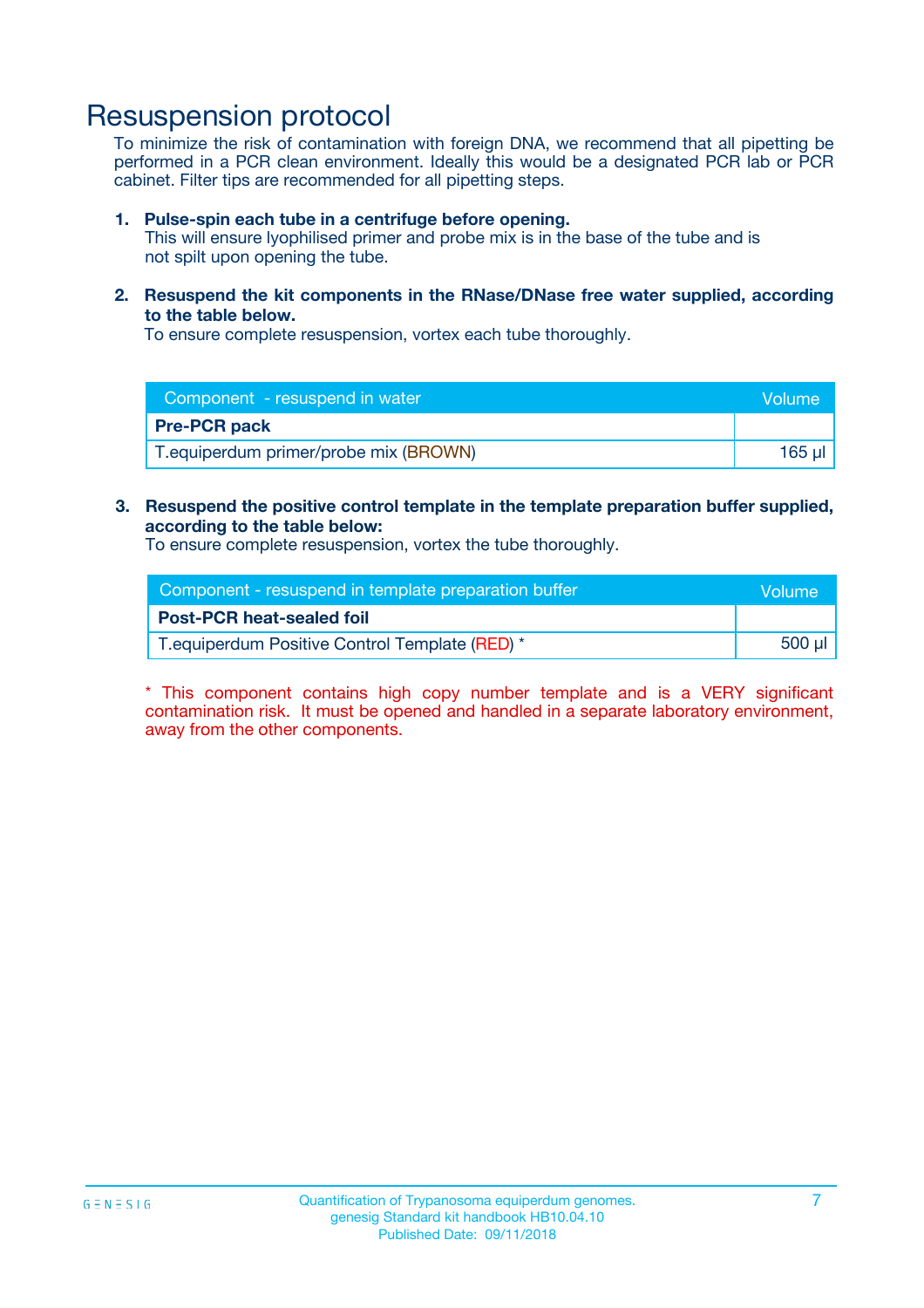## qPCR detection protocol

**1. For each DNA sample prepare a reaction mix according to the table below:** Include sufficient reactions for positive and negative controls.

| Component                                 | Volume   |
|-------------------------------------------|----------|
| oasig or PrecisionPLUS 2X qPCR Master Mix | 10 $\mu$ |
| T.equiperdum primer/probe mix (BROWN)     | 1 $\mu$  |
| <b>RNase/DNase free water (WHITE)</b>     | $4 \mu$  |
| <b>Final Volume</b>                       | $15$ µ   |

- **2. Pipette 15µl of this mix into each well according to your qPCR experimental plate set up.**
- **3. Prepare DNA templates for each of your samples.**
- **4. Pipette 5µl of DNA template into each well, according to your experimental plate set up.**

For negative control wells use 5µl of RNase/DNase free water. The final volume in each well is 20µl.

**5. If a standard curve is included for quantitative analysis, prepare a reaction mix according to the table below:**

| Component                                 | Volume          |
|-------------------------------------------|-----------------|
| oasig or PrecisionPLUS 2X qPCR Master Mix | 10 µl           |
| T.equiperdum primer/probe mix (BROWN)     | 1 µI            |
| <b>RNase/DNase free water (WHITE)</b>     | $4 \mu$         |
| <b>Final Volume</b>                       | 15 <sub>µ</sub> |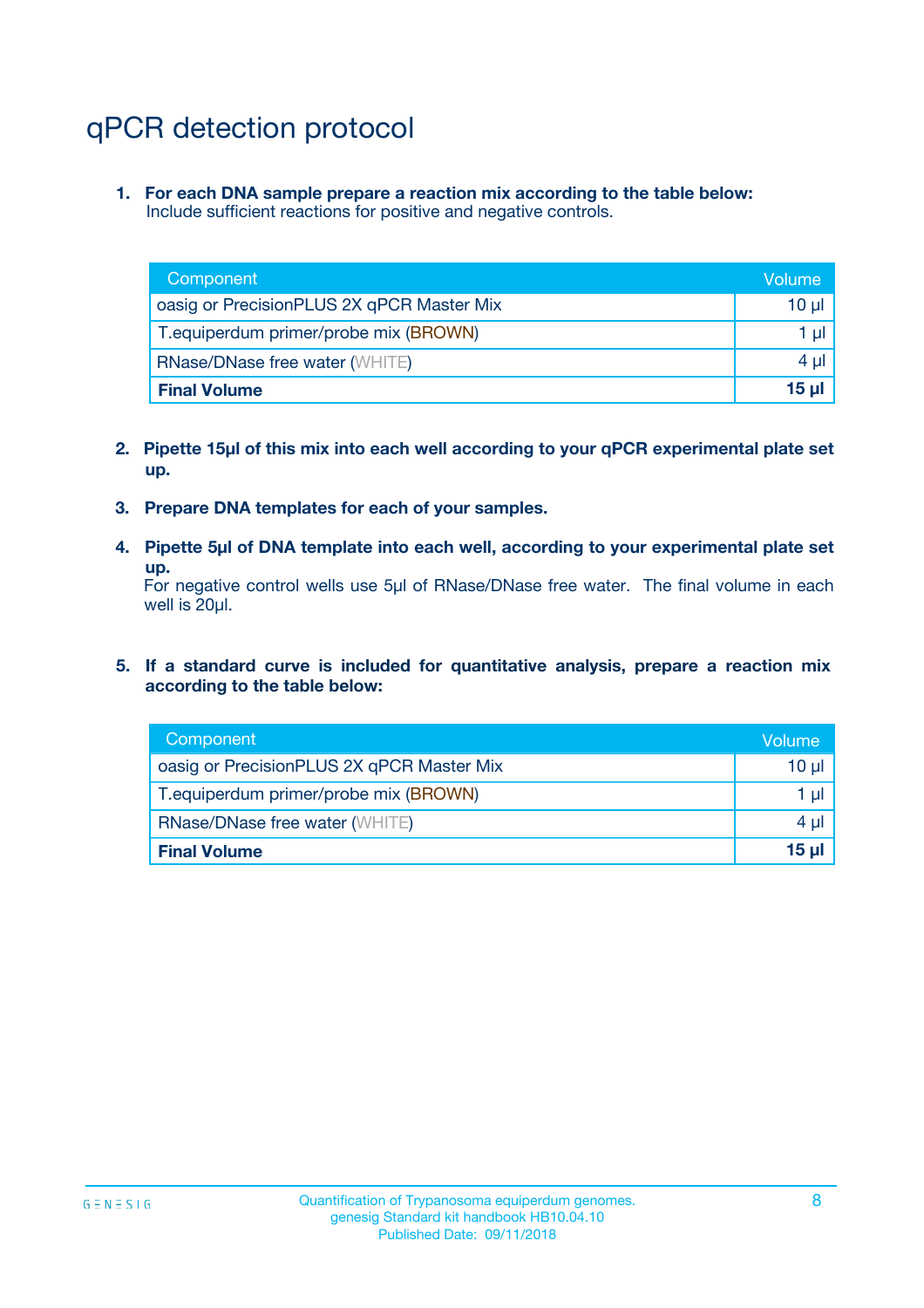### **6. Preparation of a standard curve dilution series.**

- 1) Pipette 90µl of template preparation buffer into 5 tubes and label 2-6
- 2) Pipette 10µl of Positive Control Template (RED) into tube 2
- 3) Vortex thoroughly
- 4) Change pipette tip and pipette 10µl from tube 2 into tube 3
- 5) Vortex thoroughly

Repeat steps 4 and 5 to complete the dilution series

| <b>Standard Curve</b>         | <b>Copy Number</b>     |
|-------------------------------|------------------------|
| Tube 1 Positive control (RED) | $2 \times 10^5$ per µl |
| Tube 2                        | $2 \times 10^4$ per µl |
| Tube 3                        | $2 \times 10^3$ per µl |
| Tube 4                        | $2 \times 10^2$ per µl |
| Tube 5                        | 20 per µl              |
| Tube 6                        | 2 per ul               |

7. Pipette 5µl of standard template into each well for the standard curve according to your experimental plate set up.

The final volume in each well is 20µl.

## qPCR amplification protocol

Amplification conditions using oasig or PrecisionPLUS2X qPCR Master Mix.

|             | <b>Step</b>       | <b>Time</b>     | Temp           |
|-------------|-------------------|-----------------|----------------|
|             | Enzyme activation | 2 min           | $95^{\circ}$ C |
| Cycling x50 | Denaturation      | 10 <sub>s</sub> | 95 $°C$        |
|             | DATA COLLECTION * | 60 s            | 60 °C          |

\* Fluorogenic data should be collected during this step through the FAM channel